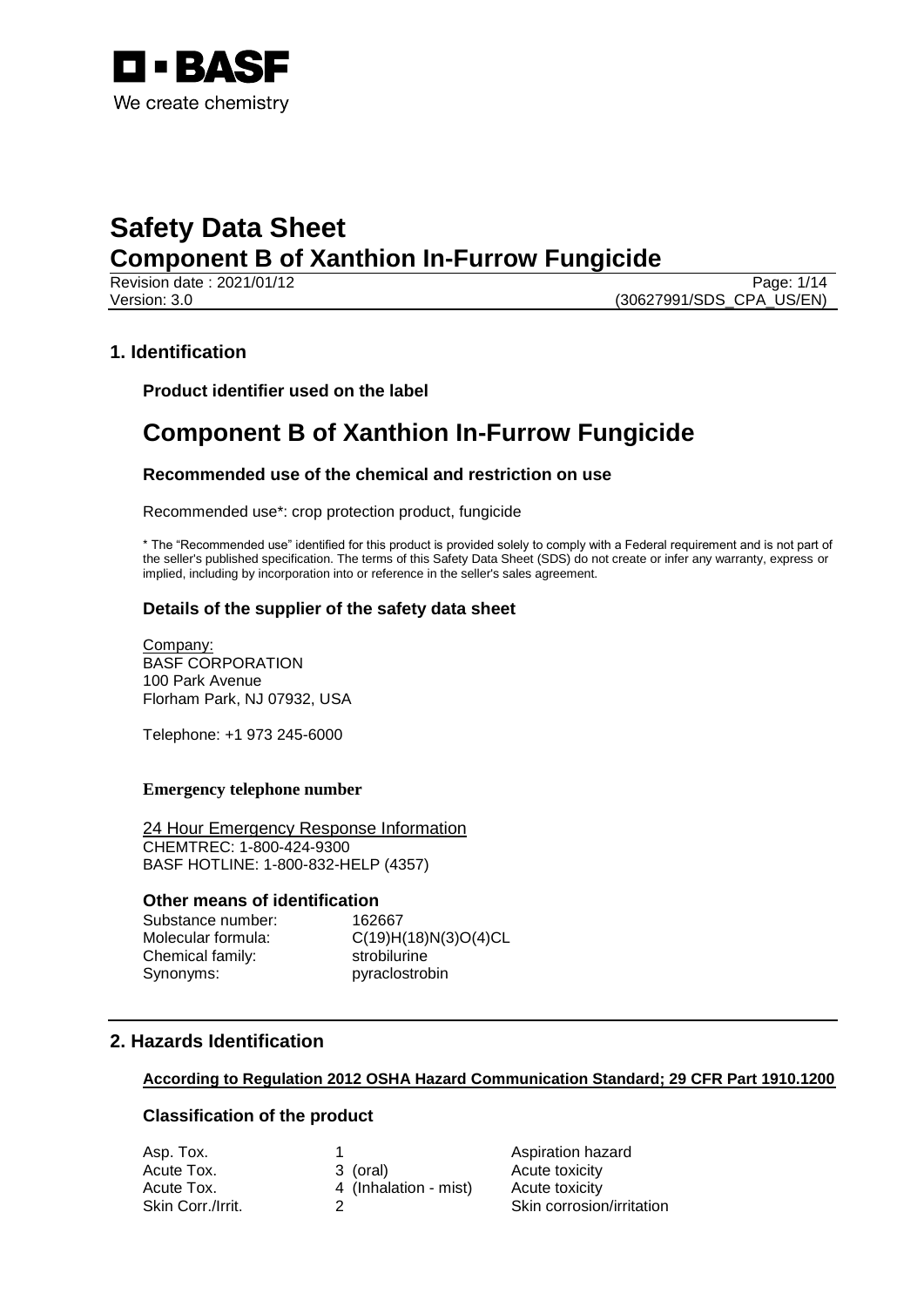Revision date : 2021/01/12 Page: 2/14<br>Version: 3.0 (30627991/SDS\_CPA\_US/EN) (30627991/SDS\_CPA\_US/EN)

| Eye Dam./Irrit.        | 2Α                                      | Serious eye damage/eye irritation                |
|------------------------|-----------------------------------------|--------------------------------------------------|
| Carc.                  |                                         | Carcinogenicity                                  |
| STOT SE                | 3 (irritating to<br>respiratory system) | Specific target organ toxicity - single exposure |
| Aquatic Acute          |                                         | Hazardous to the aquatic environment - acute     |
| <b>Aquatic Chronic</b> |                                         | Hazardous to the aquatic environment - chronic   |

## **Label elements**



Signal Word: Danger

| Danger                                 |                                                                                                                                     |
|----------------------------------------|-------------------------------------------------------------------------------------------------------------------------------------|
| <b>Hazard Statement:</b>               |                                                                                                                                     |
| H <sub>3</sub> 19                      | Causes serious eye irritation.                                                                                                      |
| H315                                   | Causes skin irritation.                                                                                                             |
| H332                                   | Harmful if inhaled.                                                                                                                 |
| H301                                   | Toxic if swallowed.                                                                                                                 |
| H304                                   | May be fatal if swallowed and enters airways.                                                                                       |
| H335                                   | May cause respiratory irritation.                                                                                                   |
| H351                                   | Suspected of causing cancer.                                                                                                        |
| H400                                   | Very toxic to aquatic life.                                                                                                         |
| H410                                   | Very toxic to aquatic life with long lasting effects.                                                                               |
| Precautionary Statements (Prevention): |                                                                                                                                     |
| P <sub>280</sub>                       | Wear protective gloves, protective clothing and eye protection or face<br>protection.                                               |
| P <sub>271</sub>                       | Use only outdoors or in a well-ventilated area.                                                                                     |
| P273                                   | Avoid release to the environment.                                                                                                   |
| P201                                   | Obtain special instructions before use.                                                                                             |
| P <sub>260</sub>                       | Do not breathe mist or vapour.                                                                                                      |
| P280                                   | Wear eye protection.                                                                                                                |
| P <sub>202</sub>                       | Do not handle until all safety precautions have been read and<br>understood.                                                        |
| P264                                   | Wash contaminated body parts thoroughly after handling.                                                                             |
| Precautionary Statements (Response):   |                                                                                                                                     |
| P312                                   | Call a POISON CENTER or physician if you feel unwell.                                                                               |
| P305 + P351 + P338                     | IF IN EYES: Rinse cautiously with water for several minutes. Remove<br>contact lenses, if present and easy to do. Continue rinsing. |
| $P301 + P310$                          | IF SWALLOWED: Immediately call a POISON CENTER or physician.                                                                        |
| $P304 + P340$                          | IF INHALED: Remove person to fresh air and keep comfortable for<br>breathing.                                                       |
| $P308 + P313$                          | IF exposed or concerned: Get medical attention.                                                                                     |
| P330                                   | Rinse mouth                                                                                                                         |
| P302 + P352                            | IF ON SKIN: Wash with plenty of soap and water.                                                                                     |
| P391                                   | Collect spillage.                                                                                                                   |
| P332 + P313                            | If skin irritation occurs: Get medical attention.                                                                                   |
| P331                                   | Do NOT induce vomiting.                                                                                                             |
| $P337 + P313$                          | If eye irritation persists: Get medical attention.                                                                                  |
| P362 + P364                            | Take off contaminated clothing and wash it before reuse.                                                                            |

Precautionary Statements (Storage):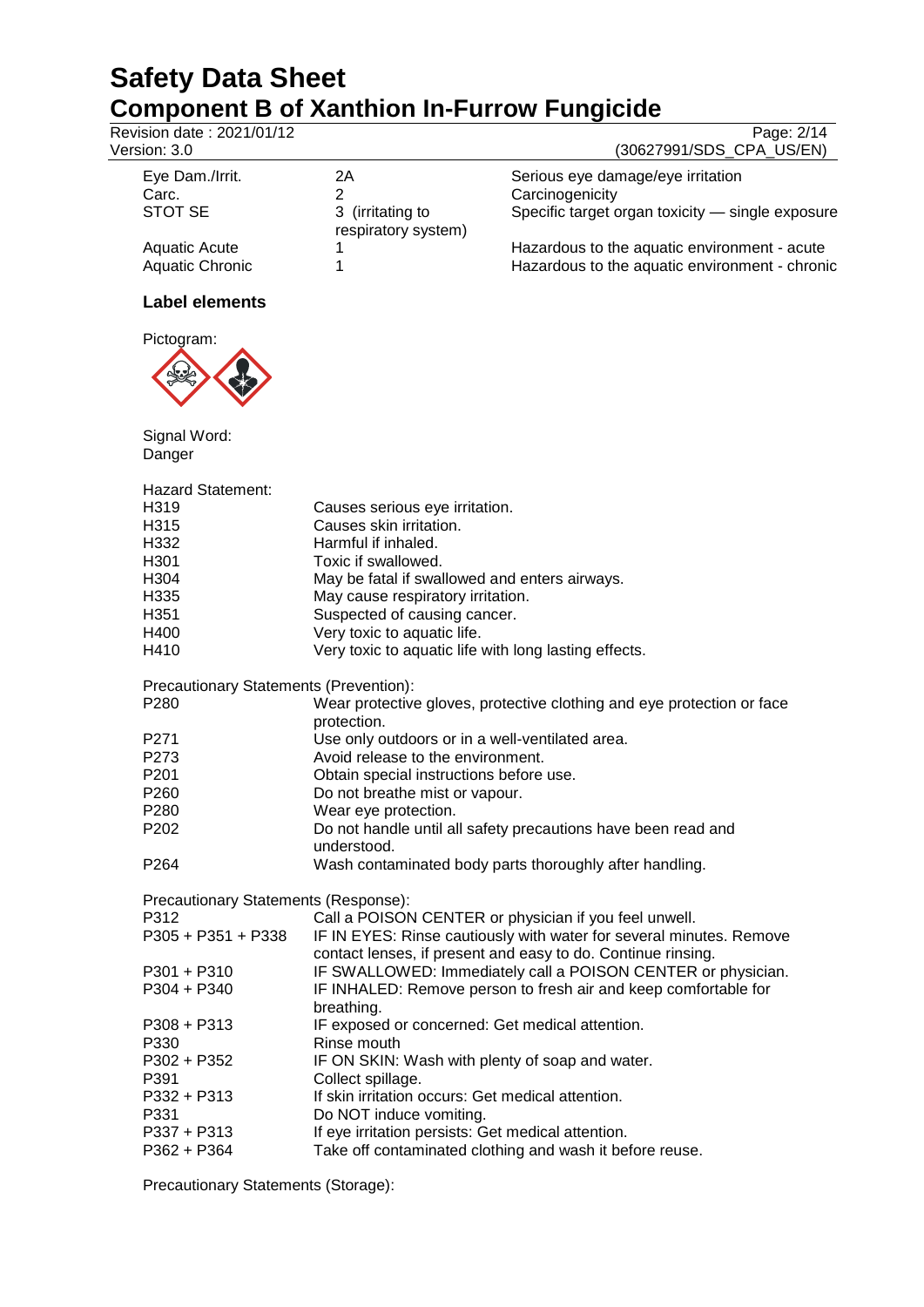# **Safety Data Sheet Component B of Xanthion In-Furrow Fungicide**<br>Revision date: 2021/01/12

| Revision date: 2021/01/12                    | Page: 3/14                                                          |
|----------------------------------------------|---------------------------------------------------------------------|
| Version: 3.0                                 | (30627991/SDS_CPA_US/EN)                                            |
| $P403 + P233$                                | Store in a well-ventilated place. Keep container tightly closed.    |
| P405                                         | Store locked up.                                                    |
| Precautionary Statements (Disposal):<br>P501 | Dispose of contents/container in accordance with local regulations. |

## **Hazards not otherwise classified**

Labeling of special preparations (GHS): The following percentage of the mixture consists of components(s) with unknown hazards regarding the acute toxicity: 11 - 13 % dermal The following percentage of the mixture consists of components(s) with unknown hazards regarding the acute toxicity: 11 - 13 % Inhalation - vapour The following percentage of the mixture consists of components(s) with unknown hazards regarding the acute toxicity: 11 - 13 % Inhalation - mist

## **3. Composition / Information on Ingredients**

## **According to Regulation 2012 OSHA Hazard Communication Standard; 29 CFR Part 1910.1200**

Pyraclostrobin

CAS Number: 175013-18-0 Content (W/W): 24.1 % Synonym: No data available.

naphthalene

CAS Number: 91-20-3 Content (W/W): < 10.0% Synonym: Naphthalin

2-ethylhexan-1-ol

CAS Number: 104-76-7 Content (W/W): < 3.0% Synonym: 2-Ethylhexanol

solvent naphtha

CAS Number: 64742-94-5 Content (W/W): < 75.0% Synonym: Solvent naphtha, petroleum, heavy arom.

Naphthalene, 2-methyl-CAS Number: 91-57-6 Content (W/W): < 20.0% Synonym: No data available.

Proprietary surfactant blend Content (W/W): < 5.0% Synonym: No data available.

Naphthalene, 1-methyl-CAS Number: 90-12-0 Content (W/W): < 10.0% Synonym: No data available.

## **Toluene**

CAS Number: 108-88-3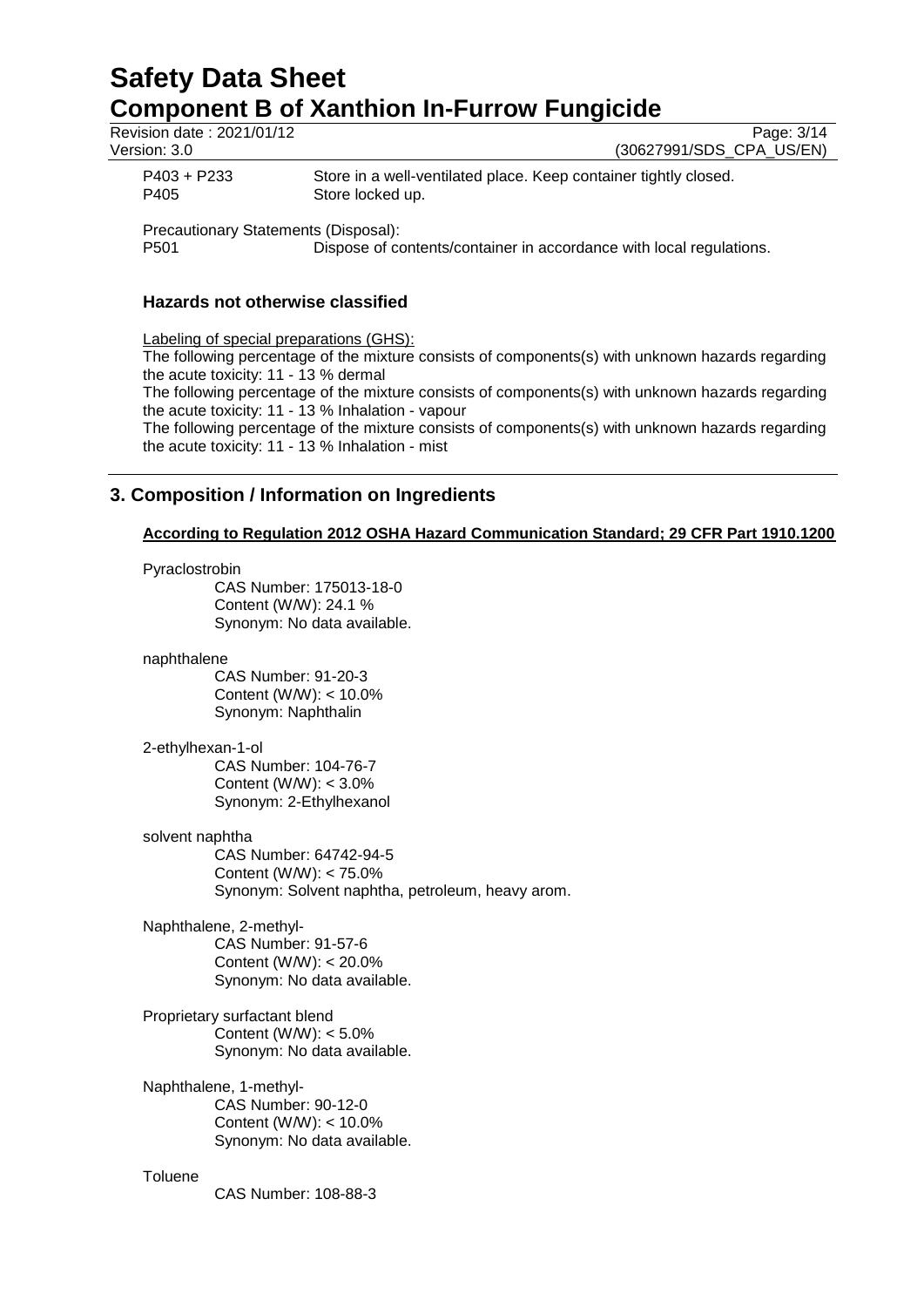Revision date : 2021/01/12 Page: 4/14<br>Version: 3.0 (30627991/SDS CPA US/EN) (30627991/SDS\_CPA\_US/EN)

> Content (W/W): < 0.3% Synonym: Benzene, methyl-

## **4. First-Aid Measures**

## **Description of first aid measures**

## **General advice:**

First aid providers should wear personal protective equipment to prevent exposure. Remove contaminated clothing. Move person to fresh air. If person is not breathing, call 911 or ambulance, then give artificial respiration, preferably mouth-to-mouth if possible. In case of intoxication, call a poison control center or physician for treatment advice, taking the packaging or the label of the product.

## **If inhaled:**

Remove the affected individual into fresh air and keep the person calm. Assist in breathing if necessary.

### **If on skin:**

Rinse skin immediately with plenty of water for 15 - 20 minutes.

## **If in eyes:**

Hold eyes open and rinse slowly and gently with water for 15 to 20 minutes. Remove contact lenses, if present, after first 5 minutes, then continue rinsing.

### **If swallowed:**

Do not induce vomiting unless told to by a poison control center or doctor. Never induce vomiting or give anything by mouth if the victim is unconscious or having convulsions.

## **Most important symptoms and effects, both acute and delayed**

Symptoms: Information, i.e. additional information on symptoms and effects may be included in the GHS labeling phrases available in Section 2 and in the Toxicological assessments available in Section 11., (Further) symptoms and / or effects are not known so far Hazards: Vomiting may cause aspiration pneumonia due to the ingredients.

## **Indication of any immediate medical attention and special treatment needed**

Note to physician Antidote: No known specific antidote. Treatment: Treat according to symptoms (decontamination, vital functions), no known specific antidote.

## **5. Fire-Fighting Measures**

## **Extinguishing media**

Suitable extinguishing media: water spray, foam, dry powder, carbon dioxide

Unsuitable extinguishing media for safety reasons: water jet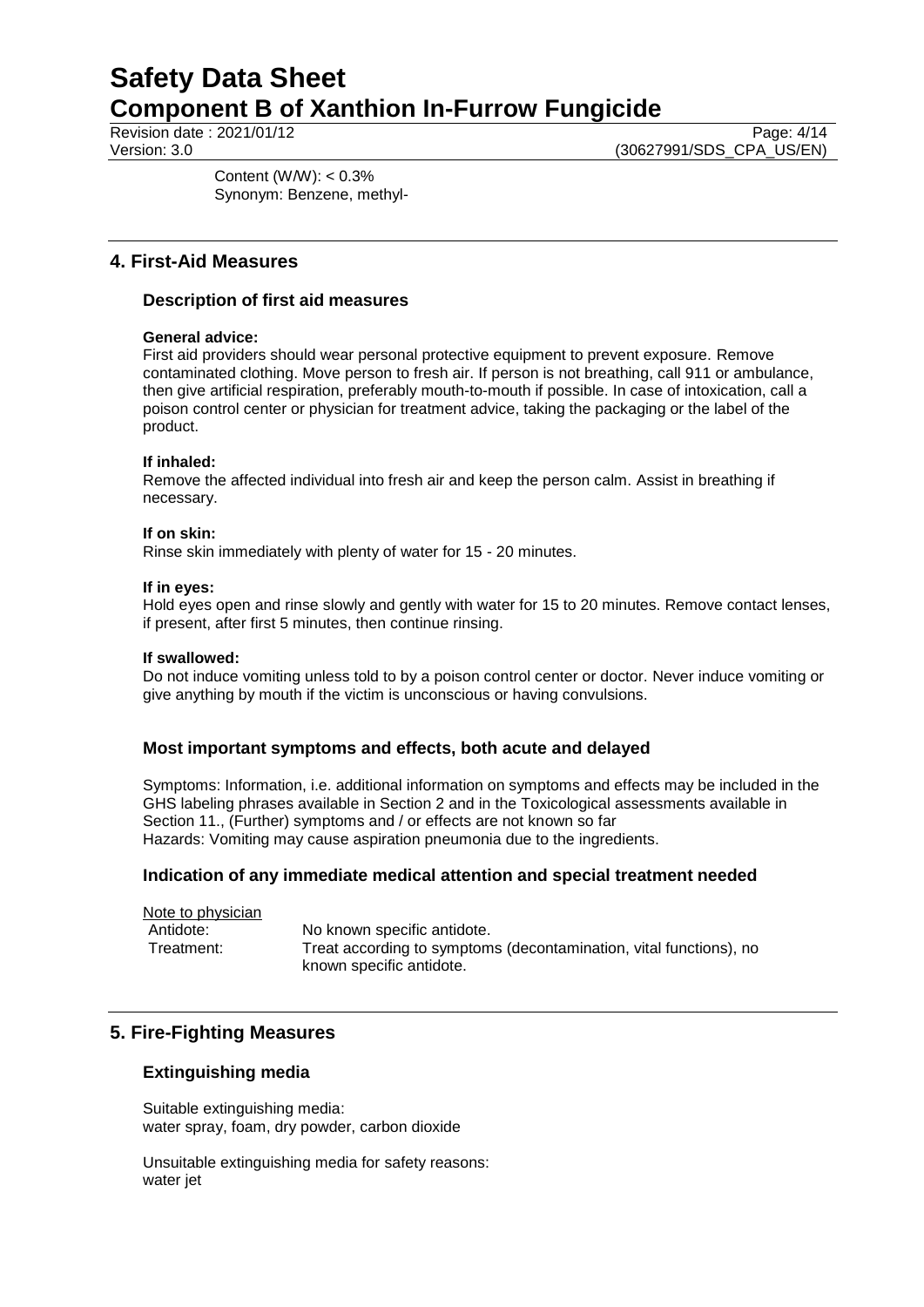Revision date : 2021/01/12 Page: 5/14<br>Version: 3.0 (30627991/SDS\_CPA\_US/EN) (30627991/SDS\_CPA\_US/EN)

## **Special hazards arising from the substance or mixture**

Hazards during fire-fighting:

carbon monoxide, Hydrogen chloride, carbon dioxide, nitrogen oxides, organochloric compounds The substances/groups of substances mentioned can be released in case of fire.

## **Advice for fire-fighters**

Protective equipment for fire-fighting: Firefighters should be equipped with self-contained breathing apparatus and turn-out gear.

## **Further information:**

Evacuate area of all unnecessary personnel. Contain contaminated water/firefighting water. Do not allow to enter drains or waterways.

## **6. Accidental release measures**

## **Personal precautions, protective equipment and emergency procedures**

Take appropriate protective measures. Clear area. Shut off source of leak only under safe conditions. Extinguish sources of ignition nearby and downwind. Ensure adequate ventilation. Wear suitable personal protective clothing and equipment.

## **Environmental precautions**

Do not discharge into the subsoil/soil. Do not discharge into drains/surface waters/groundwater. Contain contaminated water/firefighting water.

## **Methods and material for containment and cleaning up**

Dike spillage. Pick up with suitable absorbent material. Place into suitable containers for reuse or disposal in a licensed facility. Spilled substance/product should be recovered and applied according to label rates whenever possible. If application of spilled substance/product is not possible, then spills should be contained, solidified, and placed in suitable containers for disposal. After decontamination, spill area can be washed with water. Collect wash water for approved disposal.

## **7. Handling and Storage**

## **Precautions for safe handling**

RECOMMENDATIONS ARE FOR MANUFACTURING, COMMERCIAL BLENDING, AND PACKAGING WORKERS. PESTICIDE APPLICATORS & WORKERS must refer to the Product Label and Directions for Use attached to the product for Agricultural Use Requirements in accordance with the EPA Worker Protection Standard 40 CFR part 170. Ensure adequate ventilation. Provide good ventilation of working area (local exhaust ventilation if necessary). Keep away from sources of ignition - No smoking. Keep container tightly sealed. Protect contents from the effects of light. Protect against heat. Protect from air. Handle and open container with care. Do not open until ready to use. Once container is opened, content should be used as soon as possible. Avoid aerosol formation. Avoid dust formation. Provide means for controlling leaks and spills. Do not return residues to the storage containers. Follow label warnings even after container is emptied. The substance/ product may be handled only by appropriately trained personnel. Avoid all direct contact with the substance/product. Avoid contact with the skin, eyes and clothing. Avoid inhalation of dusts/mists/vapours. Wear suitable personal protective clothing and equipment.

### Protection against fire and explosion:

The relevant fire protection measures should be noted. Fire extinguishers should be kept handy. Avoid all sources of ignition: heat, sparks, open flame. Sources of ignition should be kept well clear. Avoid extreme heat. Keep away from oxidizable substances. Electrical equipment should conform to national electric code. Ground all transfer equipment properly to prevent electrostatic discharge. Electrostatic discharge may cause ignition.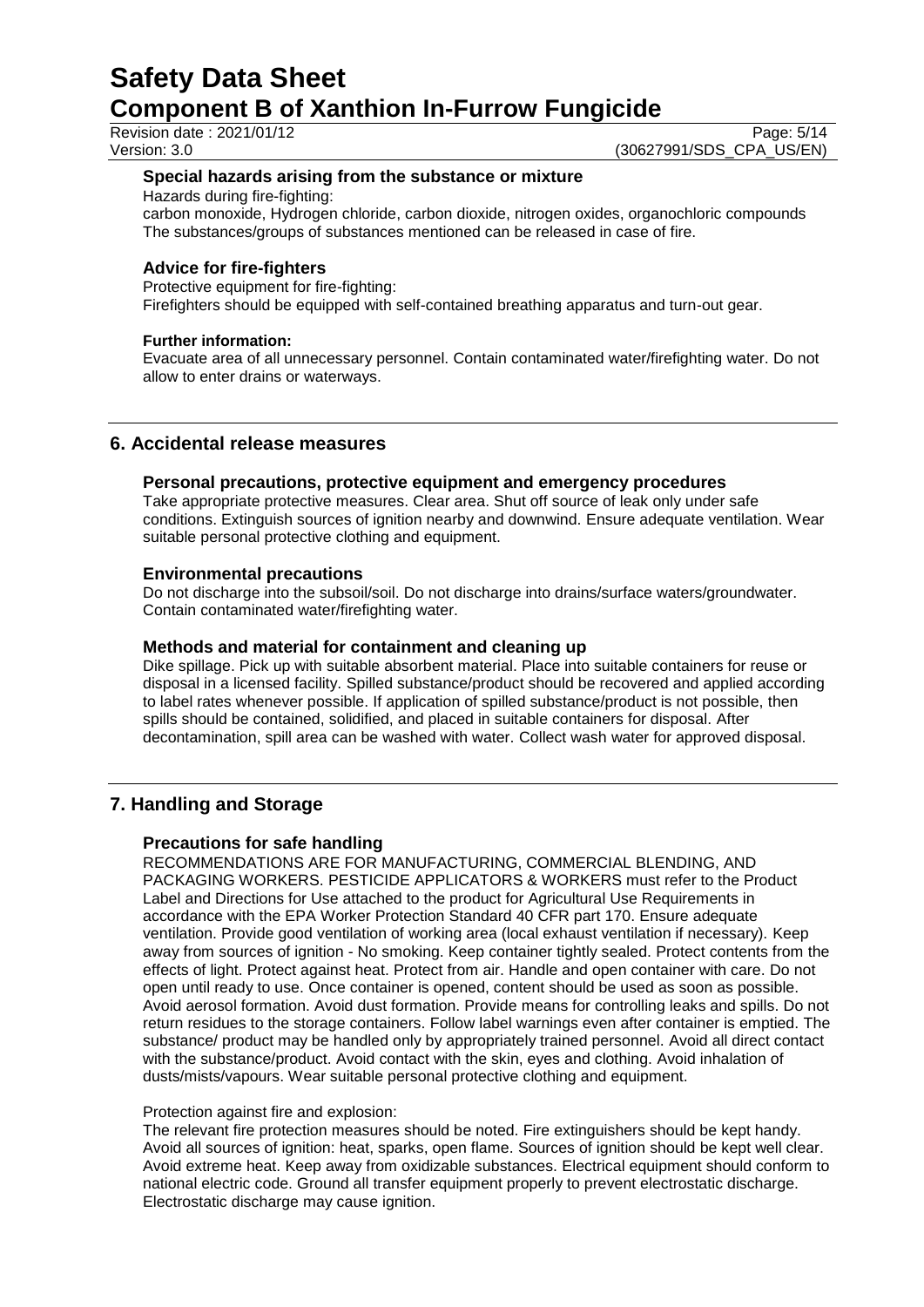Revision date : 2021/01/12 Page: 6/14<br>Version: 3.0 (30627991/SDS CPA US/EN)

(30627991/SDS\_CPA\_US/EN)

## **Conditions for safe storage, including any incompatibilities**

Segregate from incompatible substances. Segregate from foods and animal feeds. Segregate from textiles and similar materials.

Suitable materials for containers: High density polyethylene (HDPE), HDPE fluorinated

Further information on storage conditions: Keep only in the original container in a cool, dry, wellventilated place away from ignition sources, heat or flame. Protect containers from physical damage. Protect against contamination. The authority permits and storage regulations must be observed. Protect from temperatures below: 0 °C

The packed product must be protected from temperatures below the indicated one. Protect from temperatures above: 40 °C

Damage by exceeding the maximum temperature is not reversible.

## **8. Exposure Controls/Personal Protection**

**Users of a pesticidal product should refer to the product label for personal protective equipment requirements.**

## **Components with occupational exposure limits**

| naphthalene            | <b>ACGIH TLV</b> | TWA value 10 ppm; Skin Designation;<br>Danger of cutaneous absorption<br>Skin Designation;<br>Danger of cutaneous absorption                                                                                                                              |
|------------------------|------------------|-----------------------------------------------------------------------------------------------------------------------------------------------------------------------------------------------------------------------------------------------------------|
| solvent naphtha        | <b>ACGIH TLV</b> | TWA value 200 mg/m3 Non-aerosol (total<br>hydrocarbon vapor);<br>Application restricted to conditions in which there<br>are negligible aerosol exposures.<br>Skin Designation Non-aerosol (total<br>hydrocarbon vapor);<br>Danger of cutaneous absorption |
| Naphthalene, 1-methyl- | <b>ACGIH TLV</b> | TWA value 0.5 ppm; Skin Designation;<br>Danger of cutaneous absorption                                                                                                                                                                                    |
| Naphthalene, 2-methyl- | <b>ACGIH TLV</b> | TWA value 0.5 ppm; Skin Designation;<br>The substance can be absorbed through the skin.<br>Skin Designation;<br>Danger of cutaneous absorption                                                                                                            |

### **Advice on system design:**

Whenever possible, engineering controls should be used to minimize the need for personal protective equipment.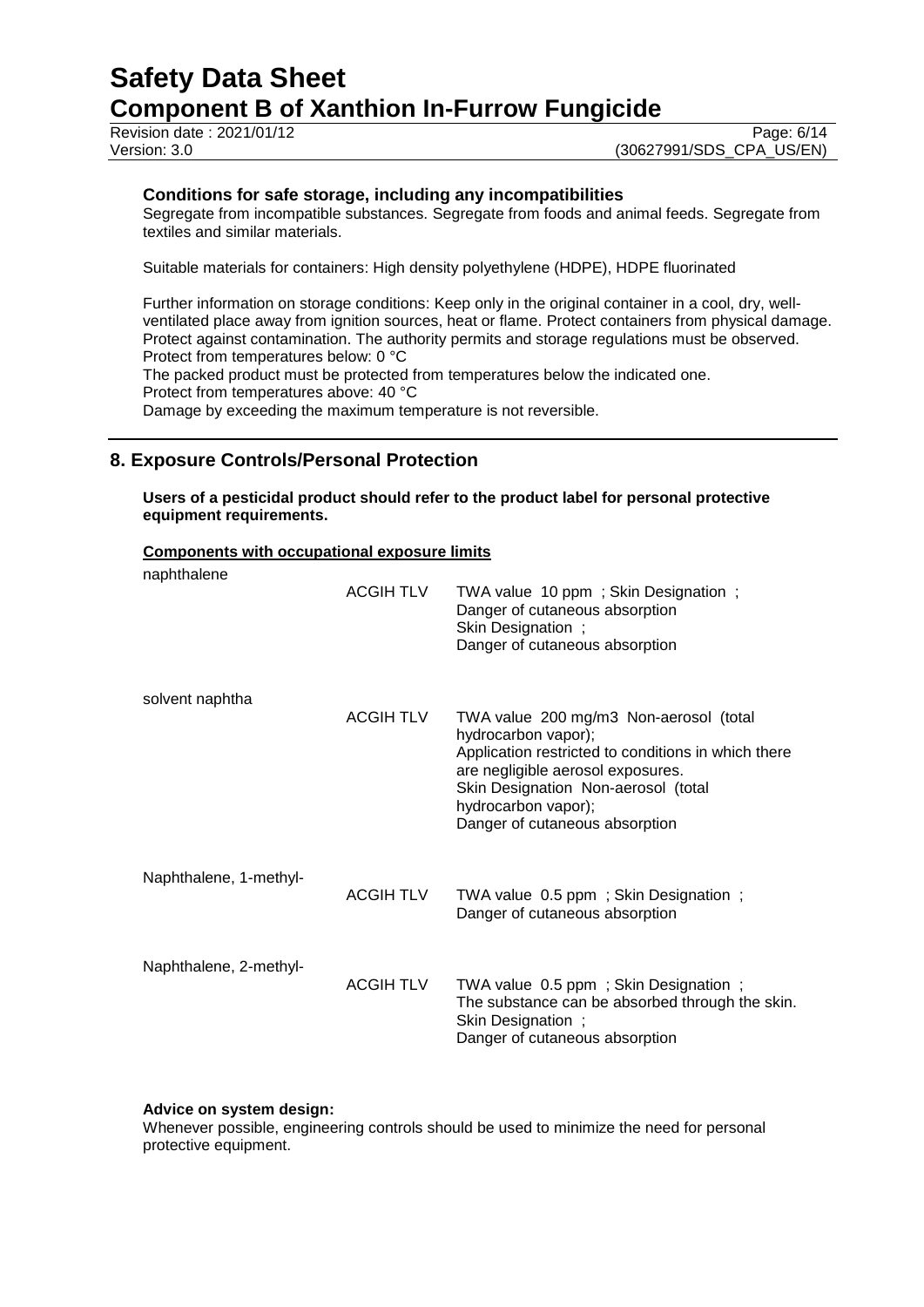Revision date : 2021/01/12 Page: 7/14<br>Version: 3.0 (30627991/SDS CPA US/EN) (30627991/SDS\_CPA\_US/EN)

### **Personal protective equipment**

## **RECOMMENDATIONS FOR MANUFACTURING, COMMERCIAL BLENDING, AND PACKAGING WORKERS:**

### **Respiratory protection:**

Wear respiratory protection if ventilation is inadequate. Wear a NIOSH-certified (or equivalent) TC23C Chemical/Mechanical type filter system to remove a combination of particles, gas and vapours. For situations where the airborne concentrations may exceed the level for which an air purifying respirator is effective, or where the levels are unknown or Immediately Dangerous to Life or Health (IDLH), use NIOSH-certified full facepiece pressure demand self-contained breathing apparatus (SCBA) or a full facepiece pressure demand supplied-air respirator (SAR) with escape provisions.

### **Hand protection:**

Chemical resistant protective gloves, Protective glove selection must be based on the user's assessment of the workplace hazards.

#### **Eye protection:**

Safety glasses with side-shields. Tightly fitting safety goggles (chemical goggles). Wear face shield if splashing hazard exists.

#### **Body protection:**

Body protection must be chosen depending on activity and possible exposure, e.g. head protection, apron, protective boots, chemical-protection suit.

#### **General safety and hygiene measures:**

Wear long sleeved work shirt and long work pants in addition to other stated personal protective equipment. Work place should be equipped with a shower and an eye wash. Handle in accordance with good industrial hygiene and safety practice. Personal protective equipment should be decontaminated prior to reuse. Gloves must be inspected regularly and prior to each use. Replace if necessary (e.g. pinhole leaks). Take off immediately all contaminated clothing. Store work clothing separately. Hands and/or face should be washed before breaks and at the end of the shift. No eating, drinking, smoking or tobacco use at the place of work. Keep away from food, drink and animal feeding stuffs.

## **9. Physical and Chemical Properties**

| Form:                  | liquid                                      |                  |
|------------------------|---------------------------------------------|------------------|
| Odour:                 | aromatic                                    |                  |
| Odour threshold:       | Not determined since harmful by inhalation. |                  |
| Colour:                | unspecified                                 |                  |
| pH value:              | approx. $5 - 7$                             |                  |
|                        | $(1\%$ (m), approx. 20 °C)                  |                  |
| Melting point:         | approx. -8 °C                               |                  |
|                        | Information applies to the solvent.         |                  |
| Boiling point:         | approx. 220 - 293 °C                        |                  |
|                        | Information applies to the solvent.         |                  |
| Flash point:           | approx. 98 °C                               | (Directive       |
|                        |                                             | 92/69/EEC, A.9)  |
| Flammability:          | Product is combustible.                     |                  |
| Lower explosion limit: | approx. $0.7\%$ (V)                         |                  |
|                        | Information applies to the solvent.         |                  |
| Upper explosion limit: | approx. $5.6\%$ (V)                         |                  |
|                        | Information applies to the solvent.         |                  |
| Autoignition:          | approx. 475 °C                              | (Directive       |
|                        |                                             | 92/69/EEC, A.15) |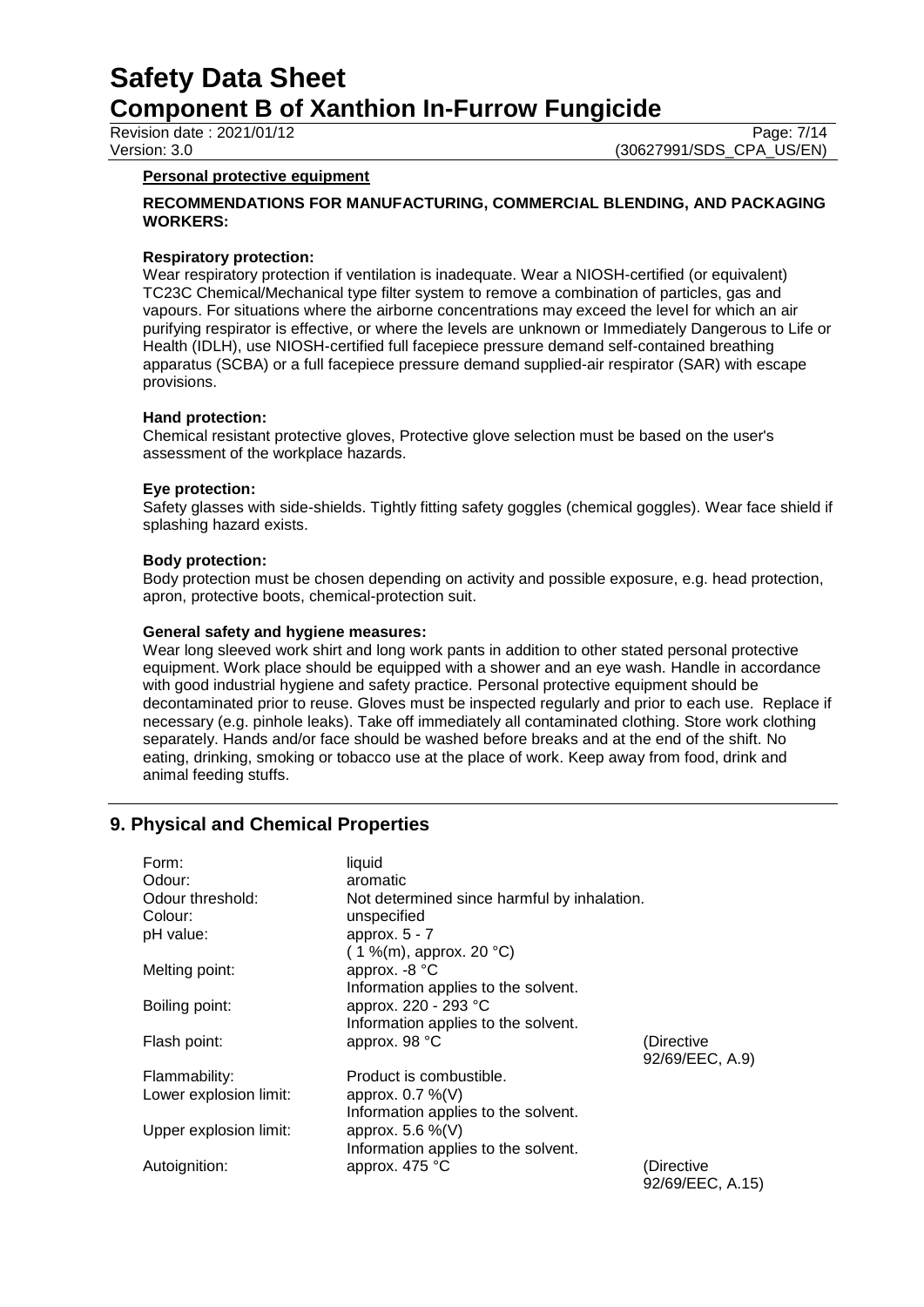| Revision date: 2021/01/12<br>Version: 3.0                                  |                                                                                                                                                                                                                                               | Page: 8/14<br>(30627991/SDS_CPA_US/EN) |
|----------------------------------------------------------------------------|-----------------------------------------------------------------------------------------------------------------------------------------------------------------------------------------------------------------------------------------------|----------------------------------------|
| Vapour pressure:                                                           | approx. 0.05 hPa<br>(approx. 20 °C)                                                                                                                                                                                                           |                                        |
| Density:                                                                   | Information applies to the solvent.<br>approx. 1.06 g/cm3<br>(approx. 20 $°C$ )                                                                                                                                                               | (OECD Guideline<br>109)                |
| Vapour density:<br>Partitioning coefficient n-<br>octanol/water (log Pow): | not applicable<br>not applicable                                                                                                                                                                                                              |                                        |
| Thermal decomposition:                                                     | No decomposition if stored and handled as<br>prescribed/indicated.                                                                                                                                                                            |                                        |
| Viscosity, kinematic:                                                      | approx. 8.5 mm2/s<br>(approx. 40 $^{\circ}$ C)                                                                                                                                                                                                | (OECD 114)                             |
| Solubility in water:<br>Molar mass:<br>Evaporation rate:                   | emulsifiable, insoluble<br>387.3 g/mol<br>not applicable                                                                                                                                                                                      |                                        |
| Other Information:                                                         | If necessary, information on other physical and chemical<br>parameters is indicated in this section.<br>The product has not been tested. The statement has been<br>derived from substances/products of a similar structure or<br>composition. |                                        |

## **10. Stability and Reactivity**

### **Reactivity**

No hazardous reactions if stored and handled as prescribed/indicated.

Corrosion to metals: Corrosive effects to metal are not anticipated.

Oxidizing properties: Not an oxidizer.

## **Chemical stability**

The product is stable if stored and handled as prescribed/indicated.

### **Possibility of hazardous reactions**

The product is chemically stable. Hazardous polymerization will not occur. No hazardous reactions if stored and handled as prescribed/indicated.

## **Conditions to avoid**

Avoid sources of ignition. Avoid electro-static discharge. Avoid direct sunlight.

## **Incompatible materials**

Nitric acid (HONO2), Sulfuric acid, strong oxidizing agents

### **Hazardous decomposition products**

## Decomposition products:

No hazardous decomposition products if stored and handled as prescribed/indicated., Prolonged thermal loading can result in products of degradation being given off.

### Thermal decomposition:

No decomposition if stored and handled as prescribed/indicated.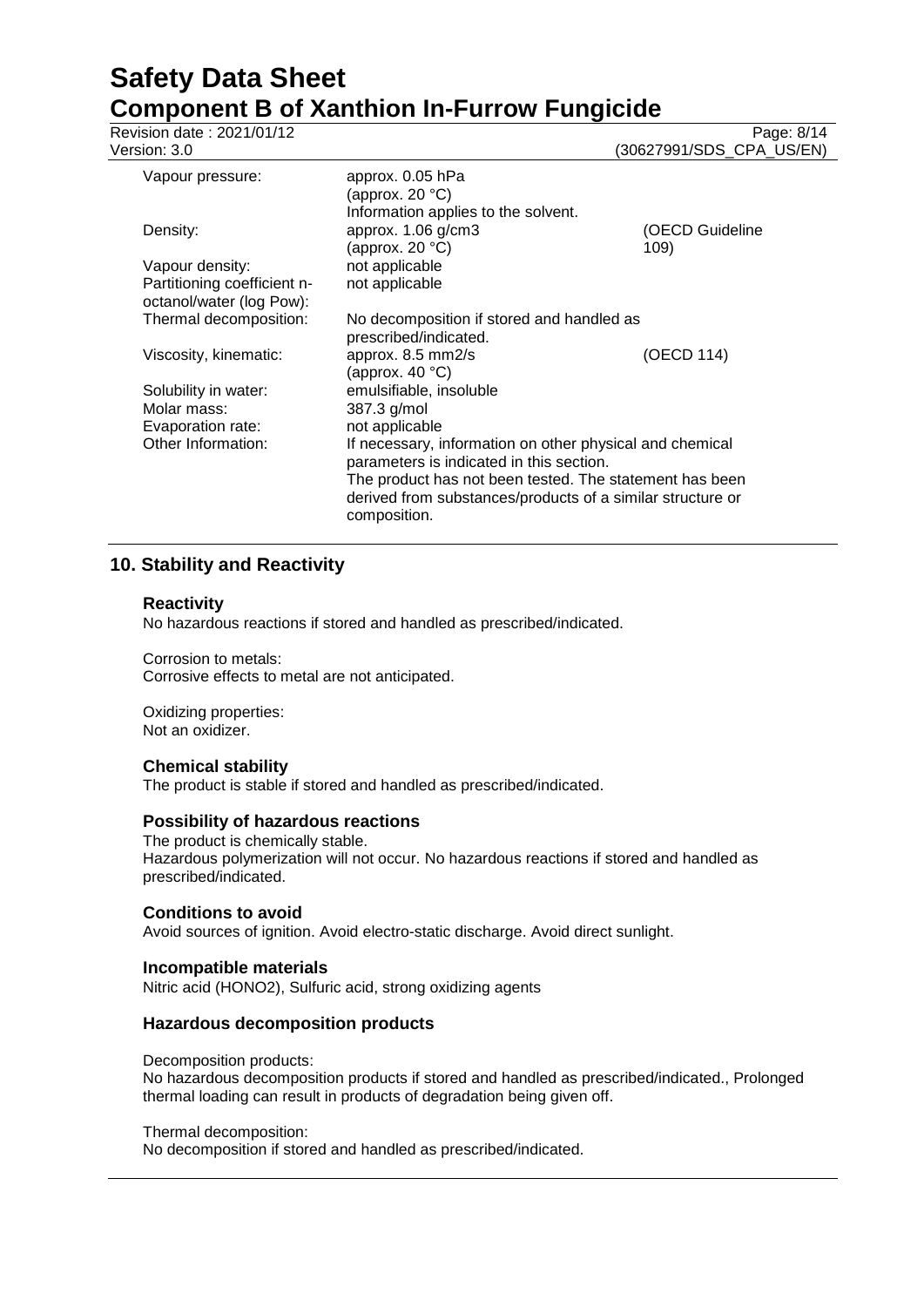Revision date : 2021/01/12 Page: 9/14<br>Version: 3.0 (30627991/SDS CPA US/EN) (30627991/SDS\_CPA\_US/EN)

## **11. Toxicological information**

## **Primary routes of exposure**

Routes of entry for solids and liquids are ingestion and inhalation, but may include eye or skin contact. Routes of entry for gases include inhalation and eye contact. Skin contact may be a route of entry for liquefied gases.

## **Acute Toxicity/Effects**

Acute toxicity

Assessment of acute toxicity: Ingestion may cause death unless treated promptly. Harmful by inhalation and in contact with skin.

Oral

Type of value: LD50 Species: rat (female) Value: 260 mg/kg (OECD Guideline 423)

Inhalation Type of value: LC50 Species: rat Value: 3.51 mg/l Exposure time: 4 h Moderately toxic.

Type of value: LC50 Species: rat Value: 14.04 mg/l (calculated) Exposure time: 1 h

Dermal Type of value: LD50 Species: rat (male/female) Value: > 4,000 mg/kg (OECD Guideline 402) No mortality was observed.

Assessment other acute effects Assessment of STOT single: Causes temporary irritation of the respiratory tract.

Target organ: Respiratory system

Irritation / corrosion Assessment of irritating effects: Eye contact causes irritation. Skin contact causes irritation. The product has not been tested. The statement has been derived from substances/products of a similar structure or composition.

Skin Species: rabbit Result: moderately irritating Method: Primary skin irritation test

Eye Species: rabbit Result: moderately irritating

**Sensitization**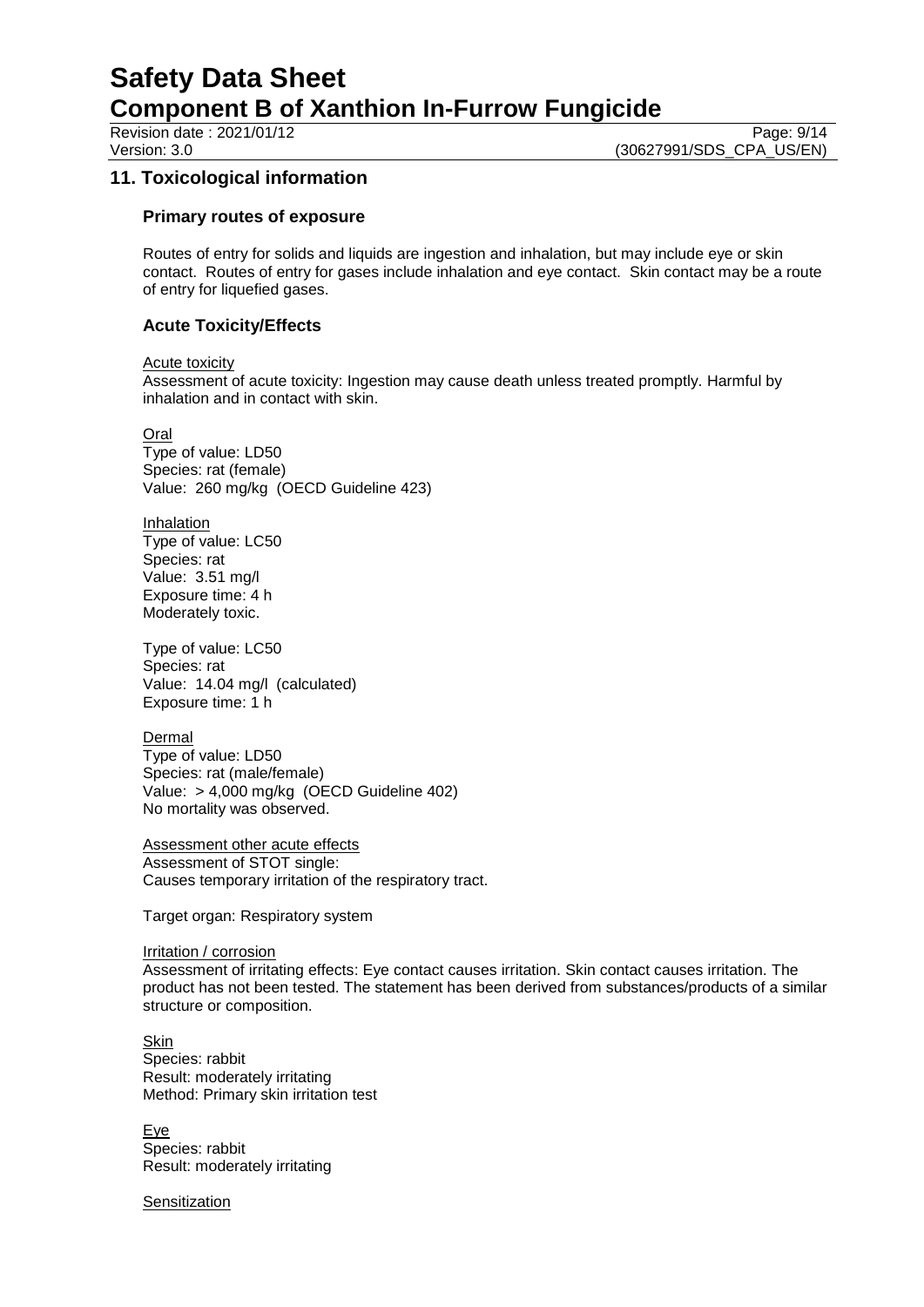Revision date : 2021/01/12 Page: 10/14<br>Version: 3.0 (30627991/SDS CPA US/EN)

(30627991/SDS CPA US/EN)

Assessment of sensitization: Skin sensitizing effects were not observed in animal studies.

Buehler test

Species: guinea pig Result: Non-sensitizing. Method: OECD Guideline 406

## **Chronic Toxicity/Effects**

#### Repeated dose toxicity

Assessment of repeated dose toxicity: The product has not been tested. The statement has been derived from the properties of the individual components.

### *Information on: Pyraclostrobin*

*Assessment of repeated dose toxicity: After repeated exposure the prominent effect is local irritation. The substance may cause damage to the olfactory epithelium after repeated inhalation.*

#### *Information on: 2-ethylhexan-1-ol*

*Assessment of repeated dose toxicity: No substance-specific organtoxicity was observed after repeated administration to animals. May cause liver and kidney damage.*

----------------------------------

#### Genetic toxicity

Assessment of mutagenicity: The product has not been tested. The statement has been derived from the properties of the individual components.

### *Information on: naphthalene*

*Assessment of mutagenicity: The substance was not mutagenic in bacteria. The substance was mutagenic in a mammalian cell culture test system. The substance was not mutagenic in a test with mammals. Literature data.*

----------------------------------

### **Carcinogenicity**

Assessment of carcinogenicity: The product has not been tested. The statement has been derived from the properties of the individual components.

### *Information on: Pyraclostrobin*

*Assessment of carcinogenicity: In long-term studies in rats and mice in which the substance was given by feed, a carcinogenic effect was not observed.* ----------------------------------

### Reproductive toxicity

Assessment of reproduction toxicity: The product has not been tested. The statement has been derived from the properties of the individual components. The results of animal studies gave no indication of a fertility impairing effect.

### **Teratogenicity**

Assessment of teratogenicity: The product has not been tested. The statement has been derived from the properties of the individual components. Animal studies gave no indication of a developmental toxic effect at doses that were not toxic to the parental animals.

#### Other Information

Misuse can be harmful to health.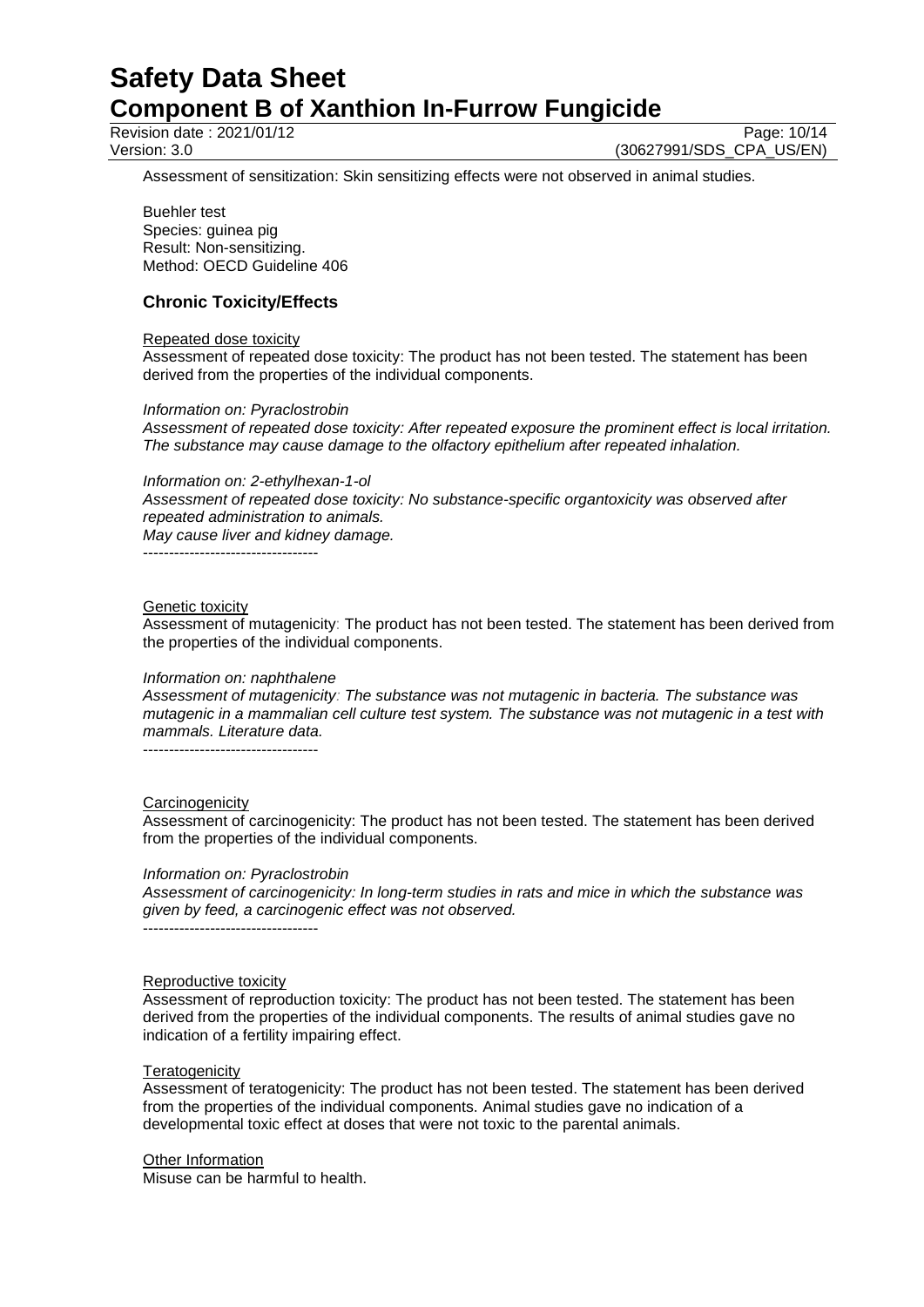Revision date : 2021/01/12 Page: 11/14<br>Version: 3.0 (30627991/SDS CPA US/EN) (30627991/SDS\_CPA\_US/EN)

Medical conditions aggravated by overexposure

Individuals with pre-existing diseases of the respiratory system, skin or eyes may have increased susceptibility to excessive exposures.

## **12. Ecological Information**

## **Toxicity**

Aquatic toxicity Assessment of aquatic toxicity: Very toxic (acute effect) to aquatic organisms.

### Toxicity to fish

*Information on: pyraclostrobin LC50 (96 h) > 0.0121 - < 0.0258 mg/l, Cyprinus carpio LC50 (96 h) > 0.0196 - < 0.0335 mg/l, Lepomis macrochirus LC50 (96 h) 0.00616 mg/l, Oncorhynchus mykiss*

----------------------------------

#### Aquatic invertebrates

*Information on: pyraclostrobin EC50 (48 h) 0.0157 mg/l, Daphnia magna* ----------------------------------

### Aquatic plants

*Information on: pyraclostrobin EC50 (96 h) > 0.843 mg/l, Pseudokirchneriella subcapitata* ----------------------------------

Assessment of terrestrial toxicity With high probability not acutely harmful to terrestrial organisms.

Other terrestrial non-mammals

*Information on: pyraclostrobin LD50 > 2,000 mg/kg, Colinus virginianus Colinus virginianus LC50, Anas platyrhynchos LD50 > 100 ug/bee, Apis mellifera* ----------------------------------

## **Mobility in soil**

Assessment transport between environmental compartments The product has not been tested. The statement has been derived from the properties of the individual components.

*Information on: Pyraclostrobin*

*Following exposure to soil, adsorption to solid soil particles is probable, therefore contamination of groundwater is not expected.*

----------------------------------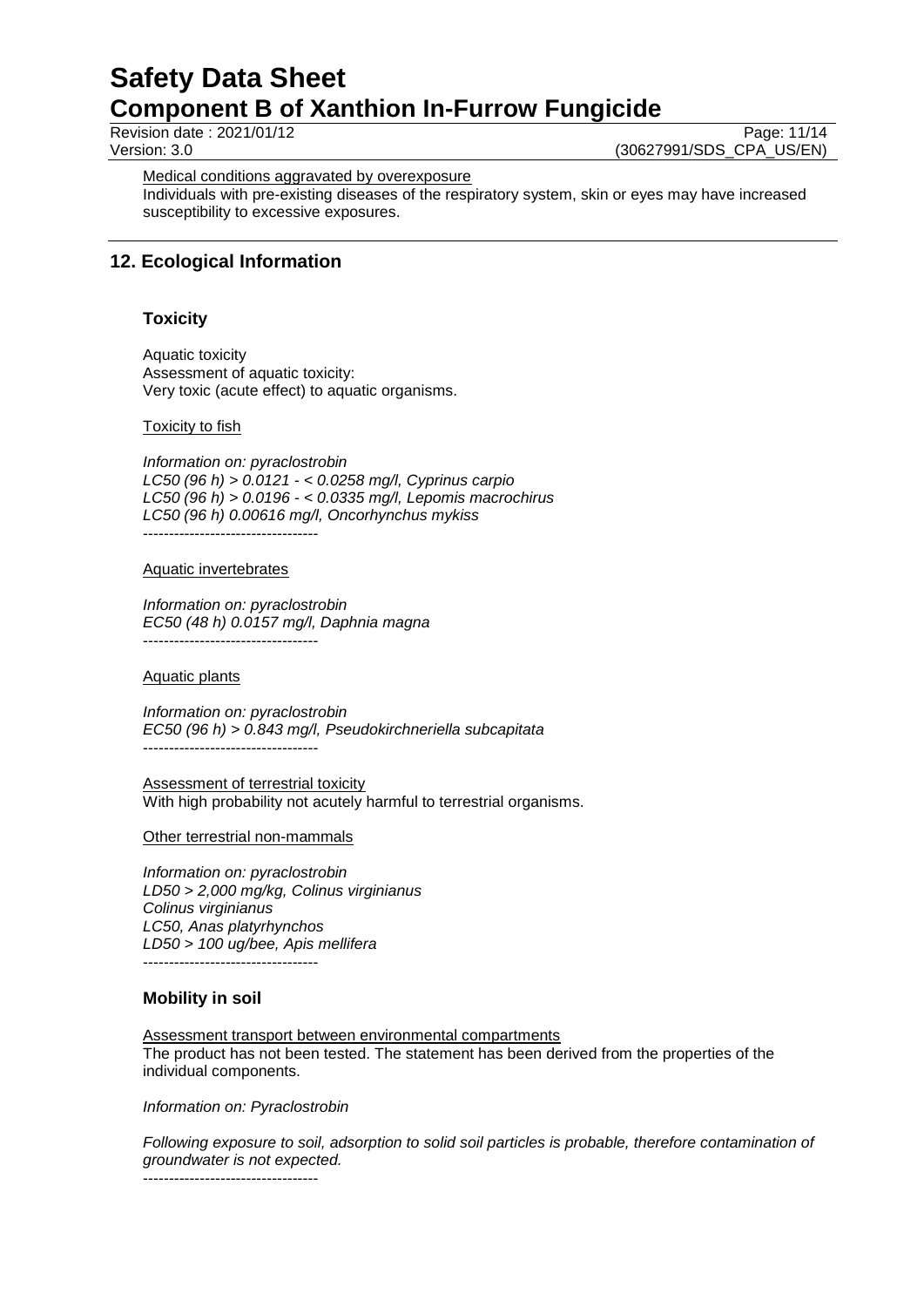Revision date : 2021/01/12 Page: 12/14<br>Version: 3.0 (30627991/SDS CPA US/EN) (30627991/SDS\_CPA\_US/EN)

## **Additional information**

Other ecotoxicological advice:

The ecological data given are those of the active ingredient. Do not release untreated into natural waters.

## **13. Disposal considerations**

### **Waste disposal of substance:**

Pesticide wastes are regulated. Improper disposal of excess pesticide, spray mix or rinsate is a violation of federal law. If pesticide wastes cannot be disposed of according to label instructions, contact the State Pesticide or Environmental Control Agency or the Hazardous Waste representative at the nearest EPA Regional Office for guidance.

## **Container disposal:**

Rinse thoroughly at least three times (triple rinse) in accordance with EPA recommendations. Consult state or local disposal authorities for approved alternative procedures such as container recycling. Recommend crushing, puncturing or other means to prevent unauthorized use of used containers.

Contaminated packaging should be emptied as far as possible and disposed of in the same manner as the substance/product.

## **RCRA:**

This product is not regulated by RCRA.

## **14. Transport Information**

| <b>Land transport</b><br><b>USDOT</b>                                                                        |                                                                                                                                         |
|--------------------------------------------------------------------------------------------------------------|-----------------------------------------------------------------------------------------------------------------------------------------|
| Hazard class:<br>Packing group:<br>ID number:<br>Hazard label:<br>Proper shipping name:                      | 6.1<br>Ш<br><b>UN 2902</b><br>6.1, EHSM<br>PESTICIDE, LIQUID, TOXIC, N.O.S. (contains SOLVENT<br>NAPHTHA, PYRACLOSTROBIN)               |
| Sea transport<br><b>IMDG</b>                                                                                 |                                                                                                                                         |
| Hazard class:<br>Packing group:<br>ID number:<br>Hazard label:<br>Marine pollutant:<br>Proper shipping name: | 6.1<br>Ш<br><b>UN 2902</b><br>6.1, EHSM<br><b>YES</b><br>PESTICIDE, LIQUID, TOXIC, N.O.S. (contains SOLVENT<br>NAPHTHA, PYRACLOSTROBIN) |
| Air transport<br>IATA/ICAO                                                                                   |                                                                                                                                         |
| Hazard class:<br>Packing group:<br>ID number:<br>Hazard label:<br>Proper shipping name:                      | 6.1<br>Ш<br><b>UN 2902</b><br>6.1<br>PESTICIDE, LIQUID, TOXIC, N.O.S. (contains SOLVENT<br>NAPHTHA, PYRACLOSTROBIN)                     |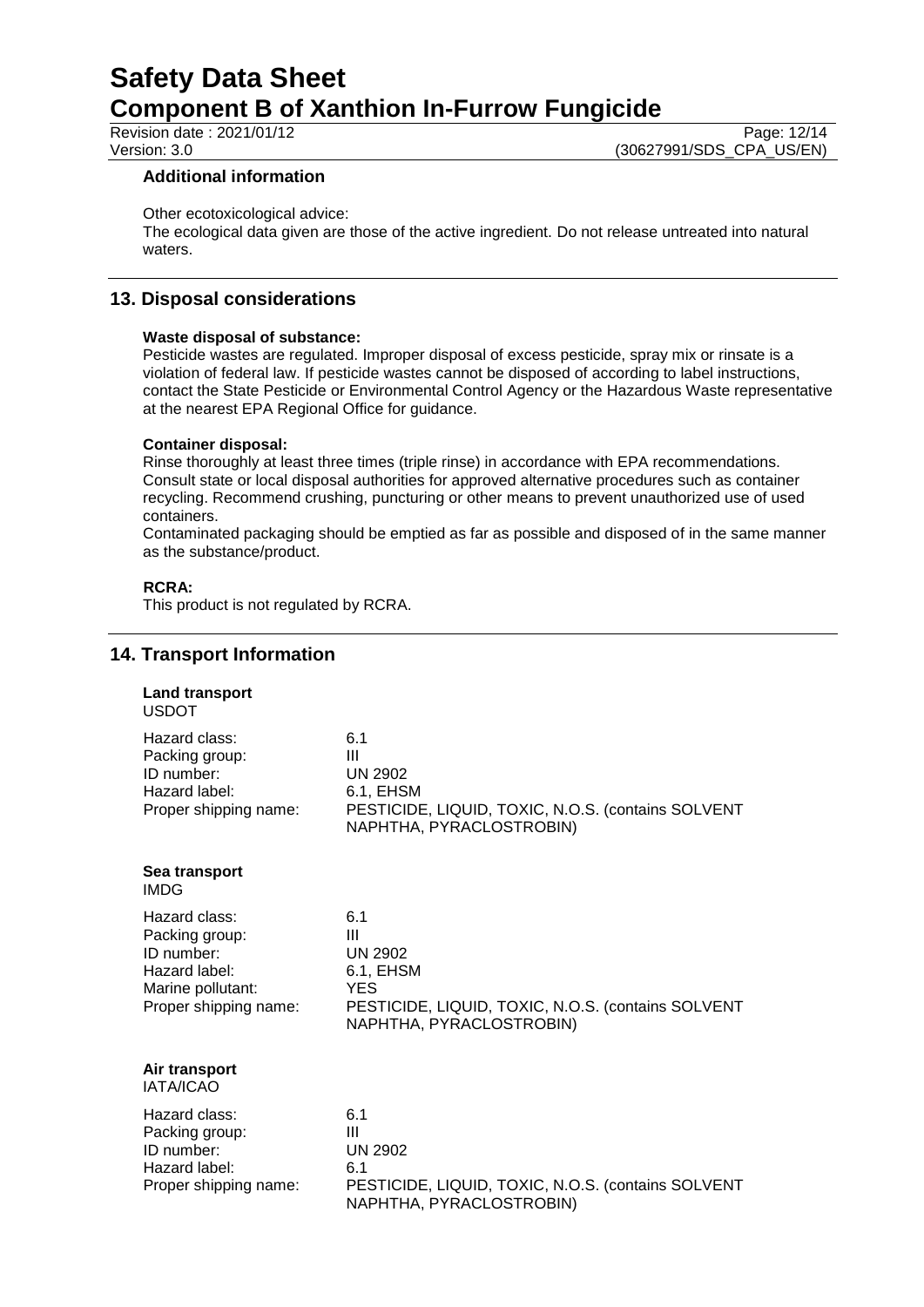Revision date : 2021/01/12 Page: 13/14<br>Version: 3.0 (30627991/SDS CPA US/EN)

## **15. Regulatory Information**

## **Federal Regulations**

**Registration status:** Chemical TSCA, US blocked / not listed

Crop Protection TSCA, US released / exempt

**EPCRA 311/312 (Hazard categories):** Refer to SDS section 2 for GHS hazard classes applicable for this product.

### **EPCRA 313:**

**CAS Number Chemical name** 91-20-3 naphthalene

## **Safe Drinking Water & Toxic Enforcement Act, CA Prop. 65:**

**WARNING:** This product can expose you to chemicals including ETHYLENE OXIDE, which is known to the State of California to cause cancer and birth defects or other reproductive harm. For more information, go to www.P65Warnings.ca.gov.

### **Labeling requirements under FIFRA**

This chemical is a pesticide product registered by the Environmental Protection Agency and is subject to certain labeling requirements under federal pesticide law. These requirements differ from the classification criteria and hazard information required for safety data sheets, and workplace labels of non-pesticide chemicals. Following is the hazard information as required on the pesticide label.

WARNING: Causes substantial but temporary eye injury. CAUSES SKIN IRRITATION. HARMFUL IF ABSORBED THROUGH SKIN. KEEP OUT OF REACH OF CHILDREN. KEEP OUT OF REACH OF DOMESTIC ANIMALS. Avoid contact with the skin, eyes and clothing.

## **16. Other Information**

**SDS Prepared by:**  BASF NA Product Regulations SDS Prepared on: 2021/01/12

We support worldwide Responsible Care® initiatives. We value the health and safety of our employees, customers, suppliers and neighbors, and the protection of the environment. Our commitment to Responsible Care is integral to conducting our business and operating our facilities in a safe and environmentally responsible fashion, supporting our customers and suppliers in ensuring the safe and environmentally sound handling of our products, and minimizing the impact of our operations on society and the environment during production, storage, transport, use and disposal of our products.